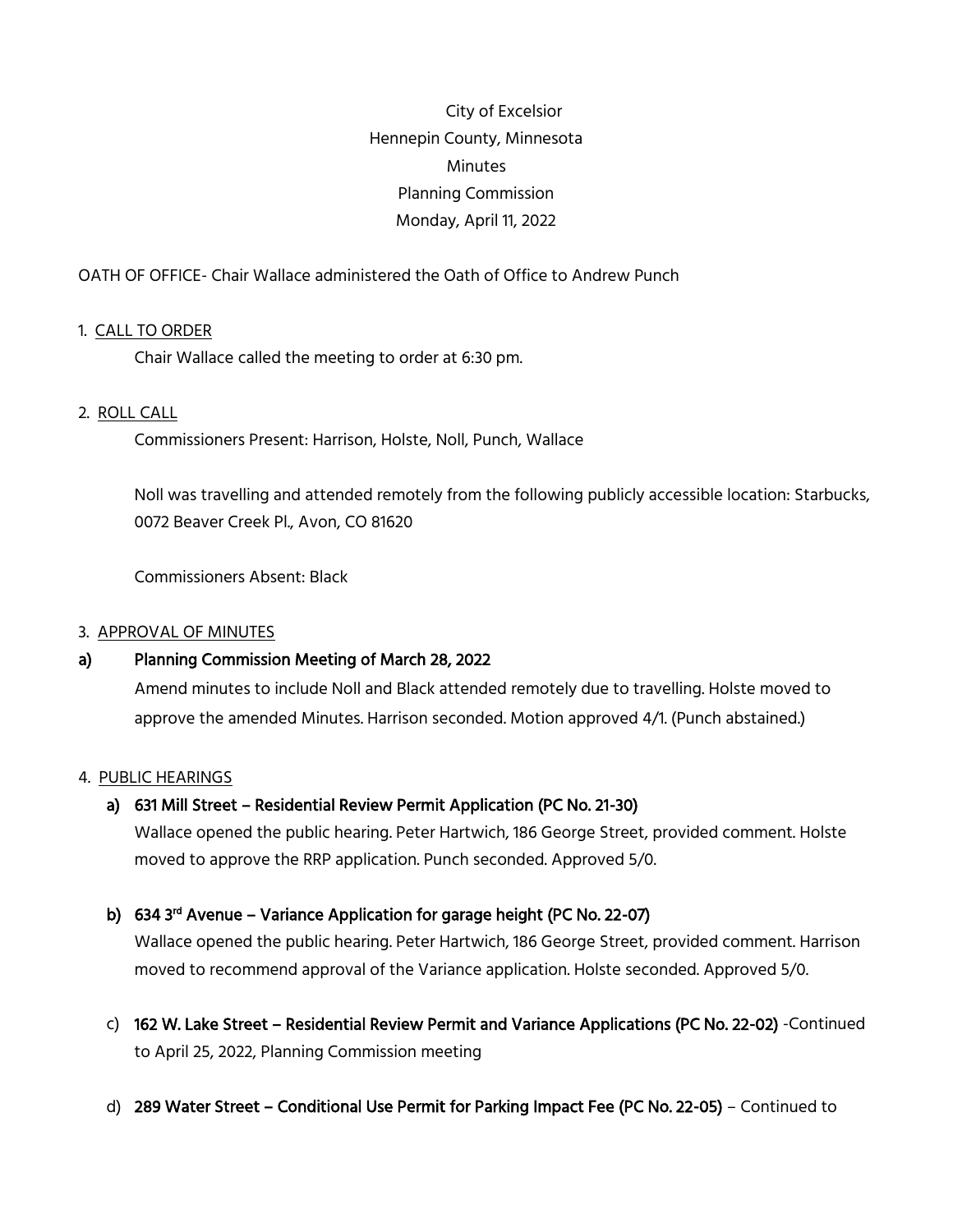April 25, 2022, Planning Commission meeting

## e) Proposed Zoning Amendments

a. Article 17. Delete the building height measurement method therein.

Holste moved to recommend approval to delete Sec. 17-4 Building Height of the Code and keep Sec. 14-1 (b) Building Height. Harrison seconded. Approved 5/0.

## b. Article 50. Amend maximum height limits in the Commercial Districts.

Harrison moved to continue this item to April 25, 2022, PC meeting. Holste seconded. Approved 5/0.

- c. Article 24. Amend the maximum size of monument signs in Commercial Districts and permit Electronic Graphic Display Signs and Video Display signs as Temporary Signs, Off Premises. Harrison moved to recommend approval to limit the size of monument signs in the Downtown Commercial, Cottage Commercial, and Mixed-Use Districts to 27 square feet and 4.5 feet in height, and to add Electronic Graphic Display signs and Video Display signs to Sec. 24-6 (4) Temporary signs, off-premises. Punch seconded. Approved 5/0.
- d. Article 2. Amend the definition of "clinic" and "office business (clinical)". Harrison moved to continue this item to April 25, 2022, PC meeting. Holste seconded. Approved 5/0.

## 5. DISCUSSION ITEMS

a) Planning Commission Annual Meeting – tentatively scheduled for May 9, 2022. Staff will email Commissioners to confirm.

## 6. COMMUNICATIONS & REPORTS

- a) Next City Council Meeting April 18, 2022
- b) Next Planning Commission Meetings April 25, 2022, and May 9, 2022
- c) Residential Review Permit Administrative Approval

## 7. MISCELLANEOUS

a) Recent City Council Actions

## 8. ADJOURNMENT